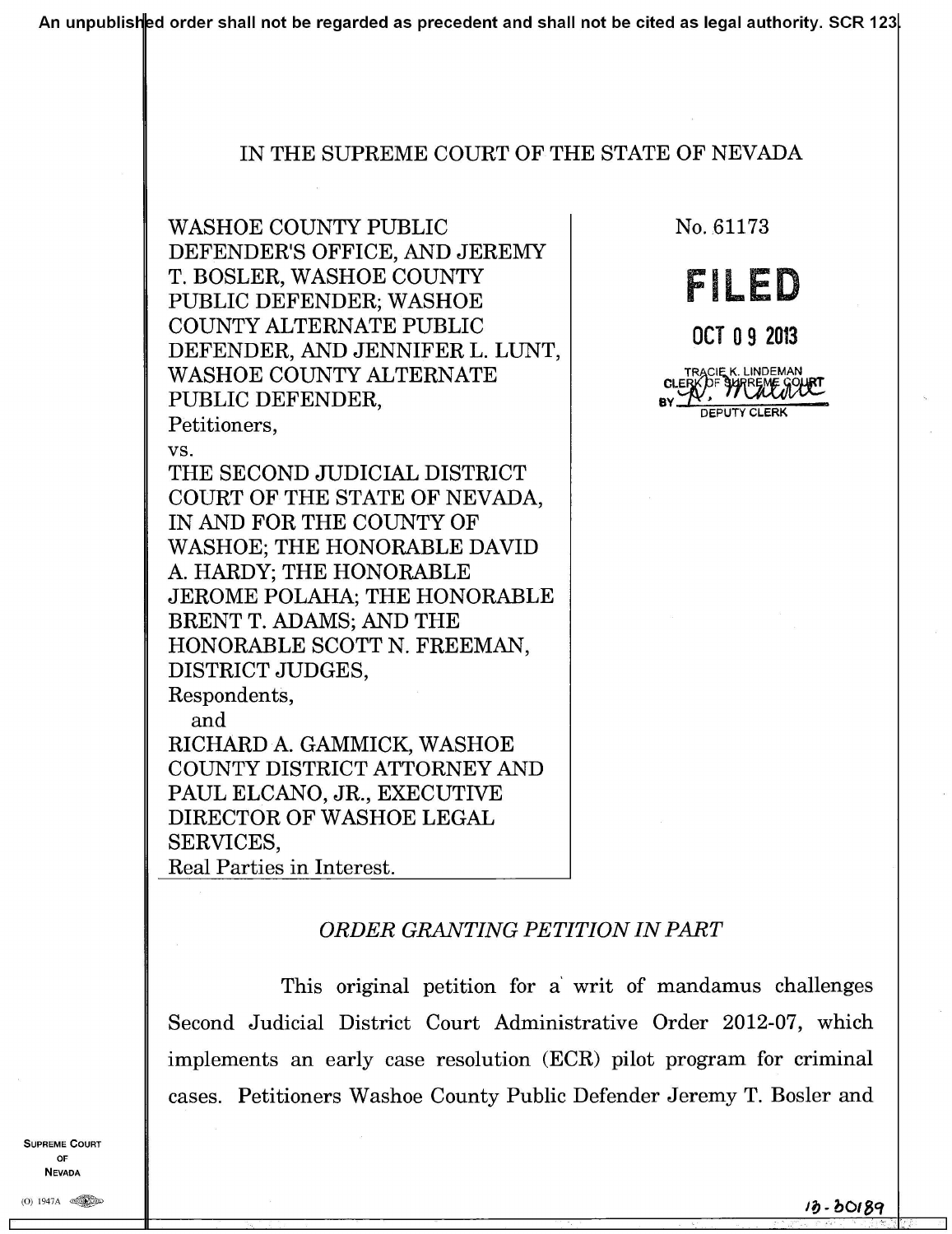Washoe County Alternate Public Defender Jennifer L. Lunt seek a writ directing the district court to rescind and/or vacate the administrative order. They argue that it conflicts with (1) the controlling provisions of the Nevada Revised Statutes, (2) the model plan submitted pursuant to ADKT 411, and (3) the Sixth Amendment right to effective assistance of counsel.

Paul Elcano, Jr., have filed answers to the petition. Attorneys for Criminal Justice, Inc. has submitted an amicus brief in The Nevada The real parties in interest, Washoe County District Attorney Richard Gammick and Washoe Legal Services (WLS) Executive Director support of the petitioners. And we have heard oral argument by the parties on the issues raised.

Because we conclude that no bright-line rule prohibits the ECR pilot program and the administrative order can easily be amended to avoid the statutory, ADKT 411, and Sixth Amendment conflicts, we grant the petition in part and lift our stay of the ECR pilot program's implementation.

#### *Standard of review*

"A writ of mandamus is available to compel the performance of an act that the law requires as a duty resulting from an office, trust, or station, or to control a manifest abuse or arbitrary or capricious exercise of discretion." *State v. Eighth Judicial Dist. Court (Armstrong),* 127 Nev. 267 P.3d 777, 779 (2011) (citation omitted). The writ will not issue, however, if the petitioner has a plain, speedy, and adequate remedy in the ordinary course of law. NRS 34.170. And, because a writ of mandamus is an extraordinary remedy, the decision to entertain a petition

**SUPREME COURT OF NEVADA**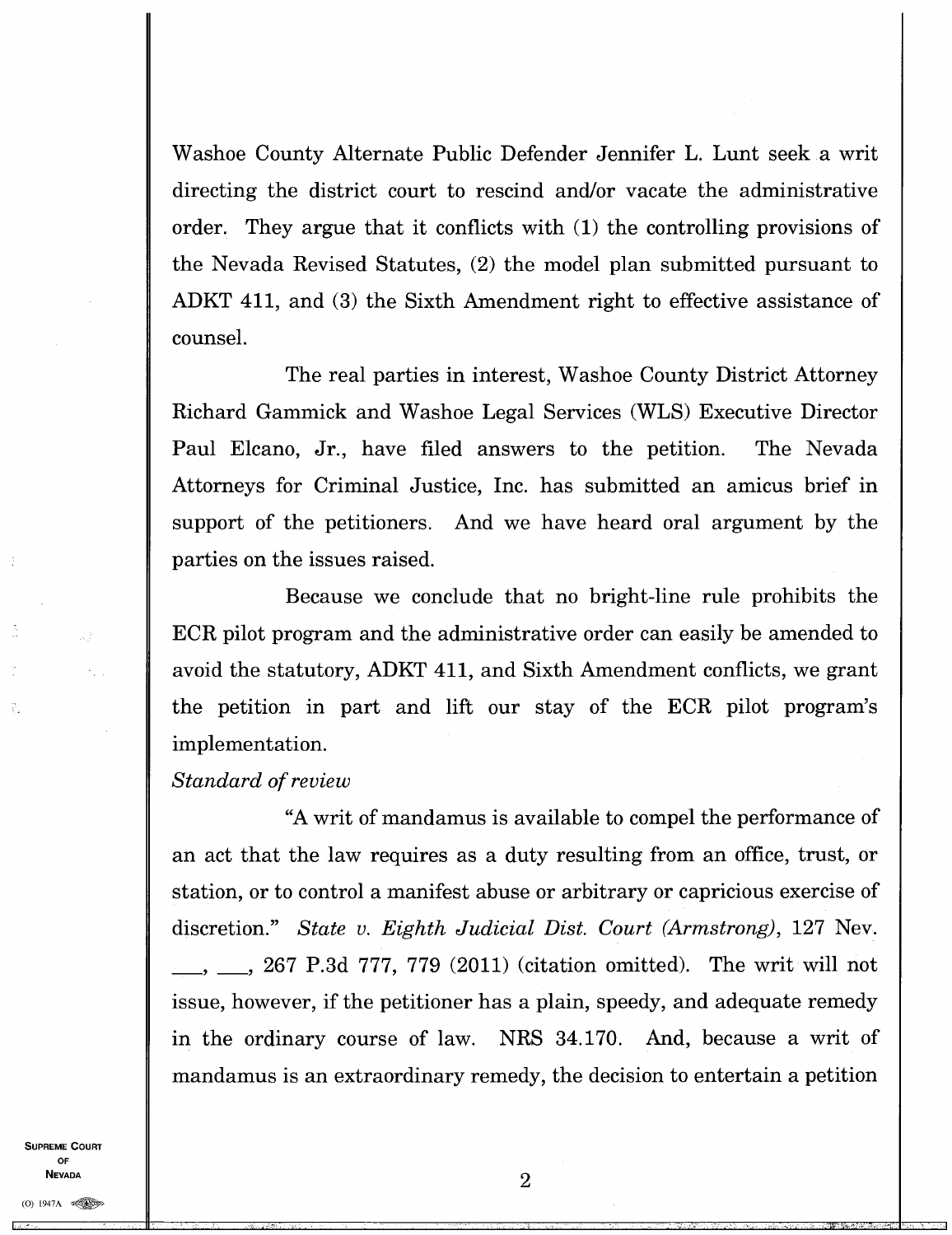for the writ lies within our discretion. *Hickey v. Eighth Judicial Dist. Court,* 105 Nev. 729, 731, 782 P.2d 1336, 1338 (1989). In deciding whether to exercise that discretion, we may consider, among other things, whether the petition raises an important issue of law that needs clarification. *Armstrong*, 127 Nev. at <sub>1</sub>, 267 P.3d at 779-80. Because the instant petition challenges defects in the administrative order that cannot be adequately remedied in the ordinary course of law and raises important issues of law that need clarification, we exercise our discretion to consider its merits.

### *Statutory conflict*

Nothing in the Nevada Revised Statutes prohibits the implementation of an ECR pilot program. However, the relevant statutes plainly prohibit the district court from appointing counsel other than the public defender to represent indigent defendants unless the public defender is disqualified or other good cause exists. In interpreting those statutes, we must give them their plain meaning, construe them as a whole, and read them in a manner that makes the words and phrases essential and the provisions consequential. *Mangarella v. State,* 117 Nev. 130, 133, 17 P.3d 989, 991 (2001). "Statutes within a scheme and provisions within a statute must be interpreted harmoniously with one another in accordance with the general purpose of those statutes and should not be read to produce unreasonable or absurd results." *Washington v. State,* 117 Nev. 735, 739, 30 P.3d 1134, 1136 (2001). And when "a general statutory provision and a specific one cover the same subject matter, the specific provision controls." *In re Resort at Summerlin Litigation,* 122 Nev. 177, 185, 127 P.3d 1076, 1081 (2006).

**SUPREME COURT OF NEVADA**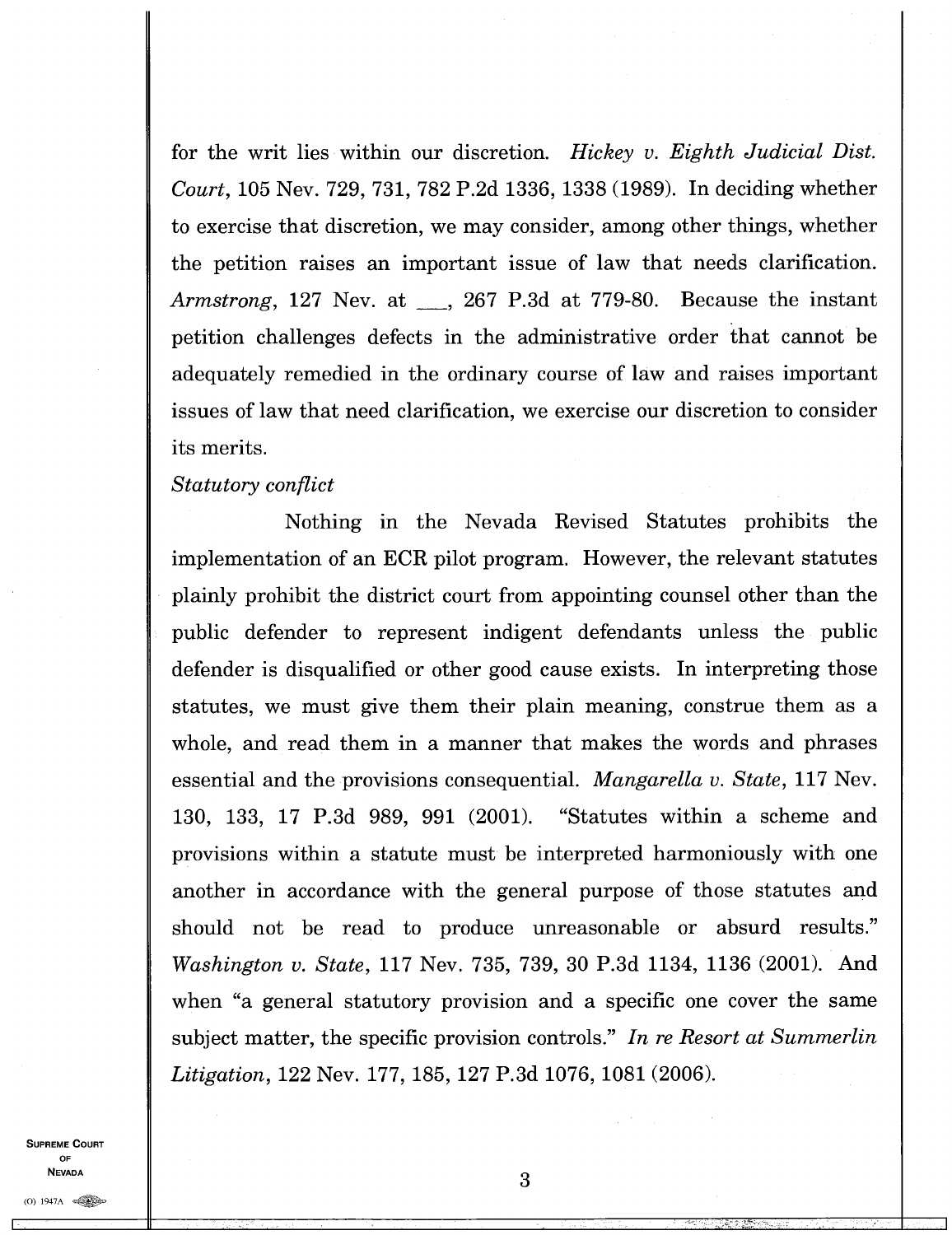NRS 7.115, NRS 171.188, and NRS 260.060 address the appointment of counsel for indigent criminal defendants. NRS 7.115 and NRS 171.188(3) are specific statutes that expressly require the court to appoint the public defender unless the public defender is "disqualified," "unable to represent the defendant," or "other good cause appears." *See Mathews v. State,* 91 Nev. 682, 684, 541 P.2d 906, 907 (1975) ("[W]hen an eligible indigent takes an appeal . . . , the appeal *must* be handled by the county public defender; except, of course, in those cases where the county defender cannot act or is otherwise disqualified." (emphasis added)). NRS 260.060, on the other hand, is a general statute that allows the court to appoint counsel "other than, or in addition to, the public defender" for cause *if* the appointment is consistent with "the laws of this state pertaining to the appointment of counsel to represent indigent criminal defendants." *See generally Sechrest v. State,* 101 Nev. 360, 367, 705 P.2d • 626, 631 (1985) (the permissive language of NRS 260.060 indicates the appointment of additional counsel is discretionary with the court), *overruled on other grounds by Harte v. State,* 116 Nev. 1054, 1067, 13 P.3d 420, 429 (2000). As the specific statutory provisions pertaining to the appointment of counsel to represent indigent criminal defendants, NRS 7.115 and NRS 171.188(3) are the controlling statutes.

The administrative order manifests an erroneous interpretation and application of these statutes by allowing the district court to appoint WLS counsel to represent indigent defendants without any showing that the public defender is unable to represent the indigent defendants or good cause exists to justify the WLS appointment. This aspect of the administrative order therefore demonstrates a manifest

**SUPREME COURT OF NEVADA**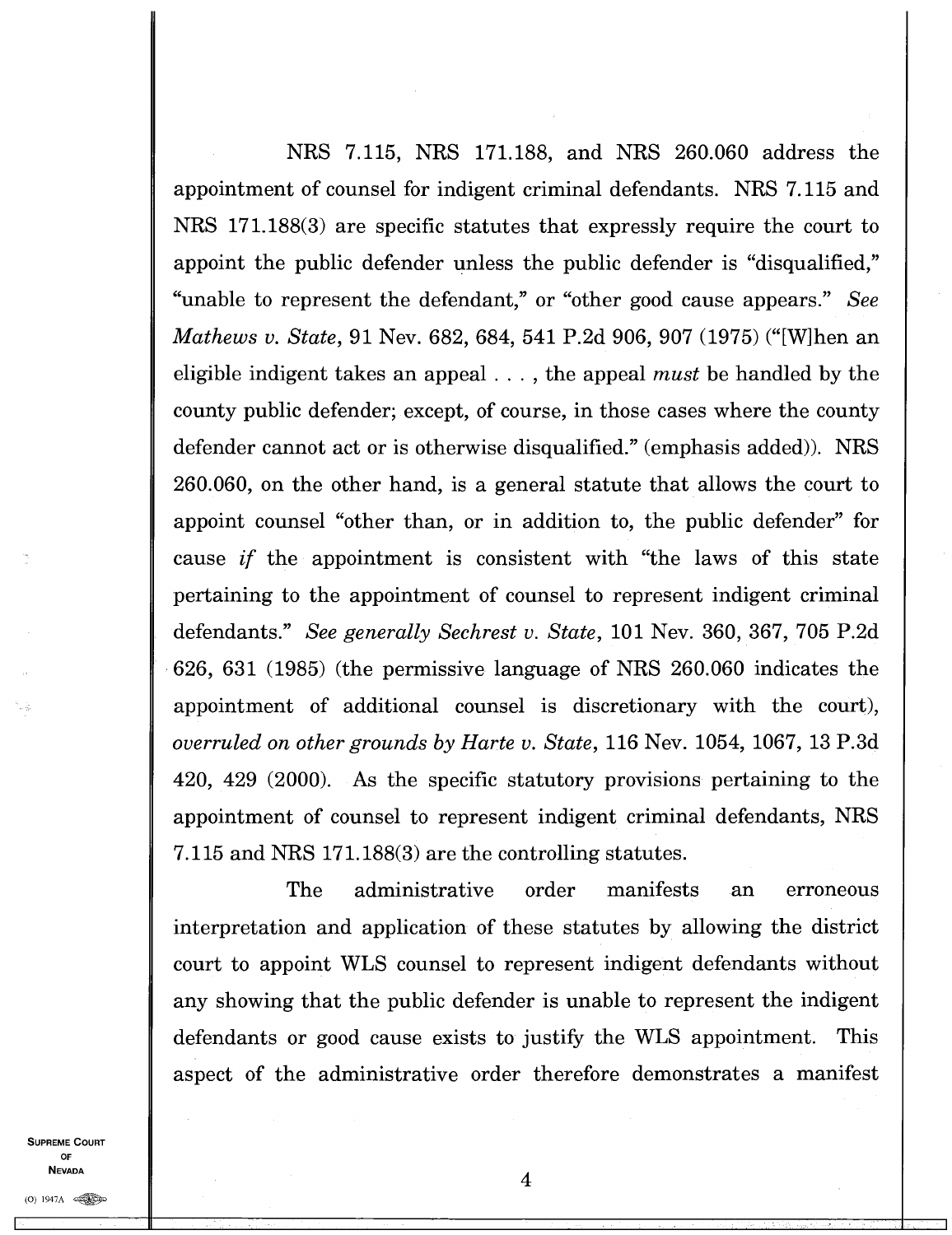abuse of discretion. *See Armstrong*, 127 Nev. at <sub>1</sub>, 267 P.3d at 780 (defining manifest abuse of discretion for purposes of mandamus relief). The ECR pilot program can be salvaged by deleting the provisions in the administrative order that address the appointment of WLS counsel and adding a provision that requires the appointment of the public defender to represent indigent defendants in all cases assigned to the ECR pilot program except as provided in NRS 7.115 and NRS 171.188(3). *ADKT 411 conflict* 

We have entered several orders in ADKT 411 adopting the recommendations of the Indigent Defense Commission; nothing in these orders prohibits the implementation of an ECR pilot program. The original order announced the standard for determining indigency, required each judicial district to formulate an administrative plan for indigent representation,' promulgated indigent defense performance standards, and mandated studies to establish a reasonable caseload standard for public defenders. *See* ADKT 411 (Order, January 4, 2008). Following a public hearing on the original order, we entered a second order that promulgated a significantly revised version of the performance standards and emphasized that the standards are a guide and are not mandatory criteria in all cases. *See* ADKT 411 (Order, October 16, 2008).

The administrative order does not conflict with the revised performance standards. The U.S. Supreme Court has stated that "[n] particular set of detailed rules for counsel's conduct can satisfactorily take

SUPREME COURT OF **NEVADA** 

<sup>&</sup>quot;The parties have referred to this indigent representation plan as the "model plan."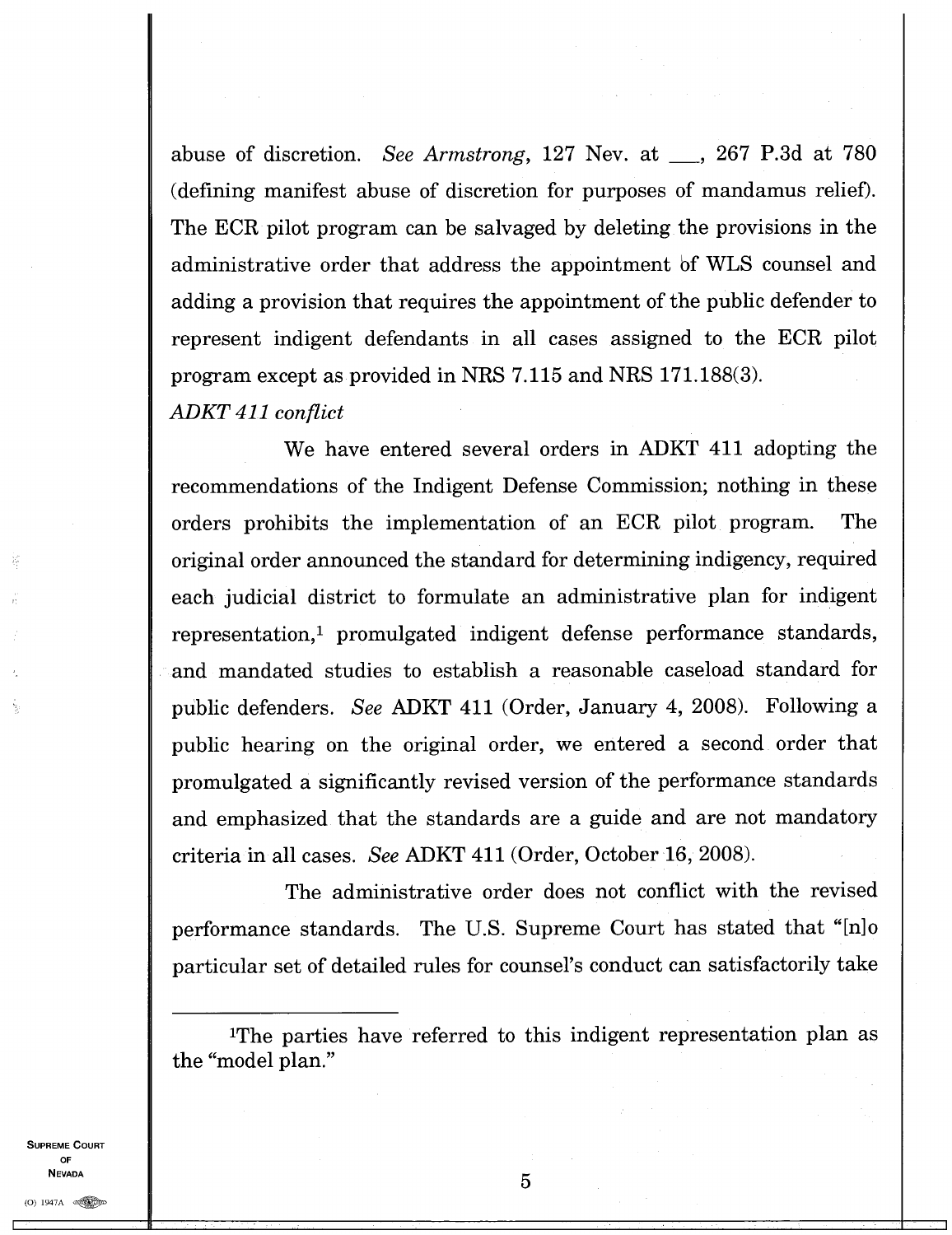account of the variety of circumstances faced by defense counsel or the range of legitimate decisions regarding how best to represent a criminal defendant." *Strickland v. Washington,* 466 U.S. 668, 688-89 (1984). The revised performance standards plainly state that they are guides, they are not to be undertaken automatically and should be tailored to the requirements of a particular case, and their relevance to ineffectiveassistance claims depends upon all of the case's circumstances. *See* ADKT 411 (Order, October 16, 2008) (Exhibit A, Standard 1).

Although the administrative order does not conflict with the revised performance standards, it does conflict with the Second Judicial District Court's model plan by allowing the district court to participate in the appointment of private counsel. However, because the model plan has not yet been reviewed and approved by the Indigent Defense Commission and this court, the conflict is academic. Moreover, amending the administrative order to require the appointment of the public defender to represent indigent defendants in all cases assigned to the ECR pilot program, except as provided in NRS 7.115 and NRS 171.188(3), will eliminate this conflict.

# *Sixth Amendment conflict*

Nothing in the Sixth Amendment prohibits the implementation of an ECR pilot program, and the administrative order does not prohibit counsel from seeking additional discovery or conducting further investigation. However, the administrative order does interfere with the independence of counsel.

Defendants have a Sixth Amendment right to effective assistance of counsel during the negotiation of a plea bargain. *Missouri v.* 

**SUPREME COURT OF NEVADA**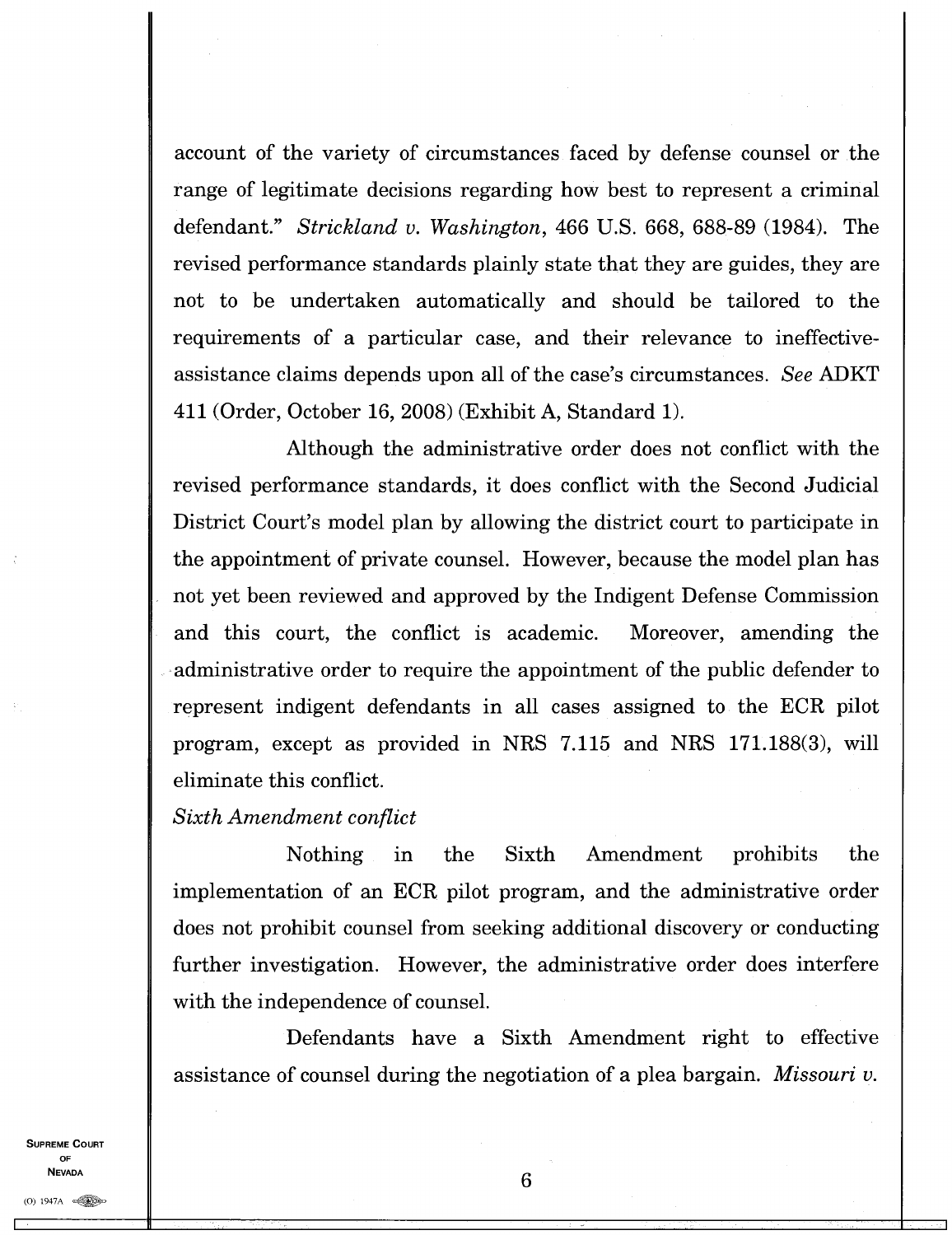*Frye*, 566 U.S. <sub>..., ..., 132 S. Ct. 1399, 1407-08 (2012). Counsel provides</sub> effective assistance when his performance is reasonable under prevailing professional norms. *Strickland,* 466 U.S. at 688. To this end, "counsel has a duty to make reasonable investigations or to make a reasonable decision that makes particular investigations unnecessary." *Id.* at 691. "Counsel's actions are usually based . . . on informed strategic choices made by the defendant and on information supplied by the defendant," *id.,* and counsel's decision to advise a quick plea bargain may be reasonable under the circumstances, *see Premo v. Moore*, 562 U.S. <sub>..., ..., 131 S. Ct. 733,</sub> 742-43 (2011). Because the administrative order does not address discovery or investigation, any claim that counsel was ineffective for failing to seek additional discovery or adequately investigate the ECR pilot program cases must be resolved on a case-by-case basis. *See Rompilla v. Beard,* 545 U.S. 374, 393-94 (2005) (O'Connor, J., concurring) (noting the Court's "longstanding case-by-case approach to determining whether an attorney's performance was unconstitutionally deficient under *Strickland").* 

In contrast, rules that "interfere with the constitutionally protected independence of counsel and restrict the wide latitude counsel must have in making tactical decisions" may constitute an "[a]ctual or constructive denial of assistance of counsel [that] is legally presumed to result in prejudice." *Strickland,* 466 U.S. at 689, 692. The administrative order plainly interferes with the independence of counsel by directing the district court to appoint the public defender as co-counsel and then ordering "that the public defender shall have no further responsibilities." However, we conclude that amending the administrative order to require

SUPREME COURT OF **NEVADA**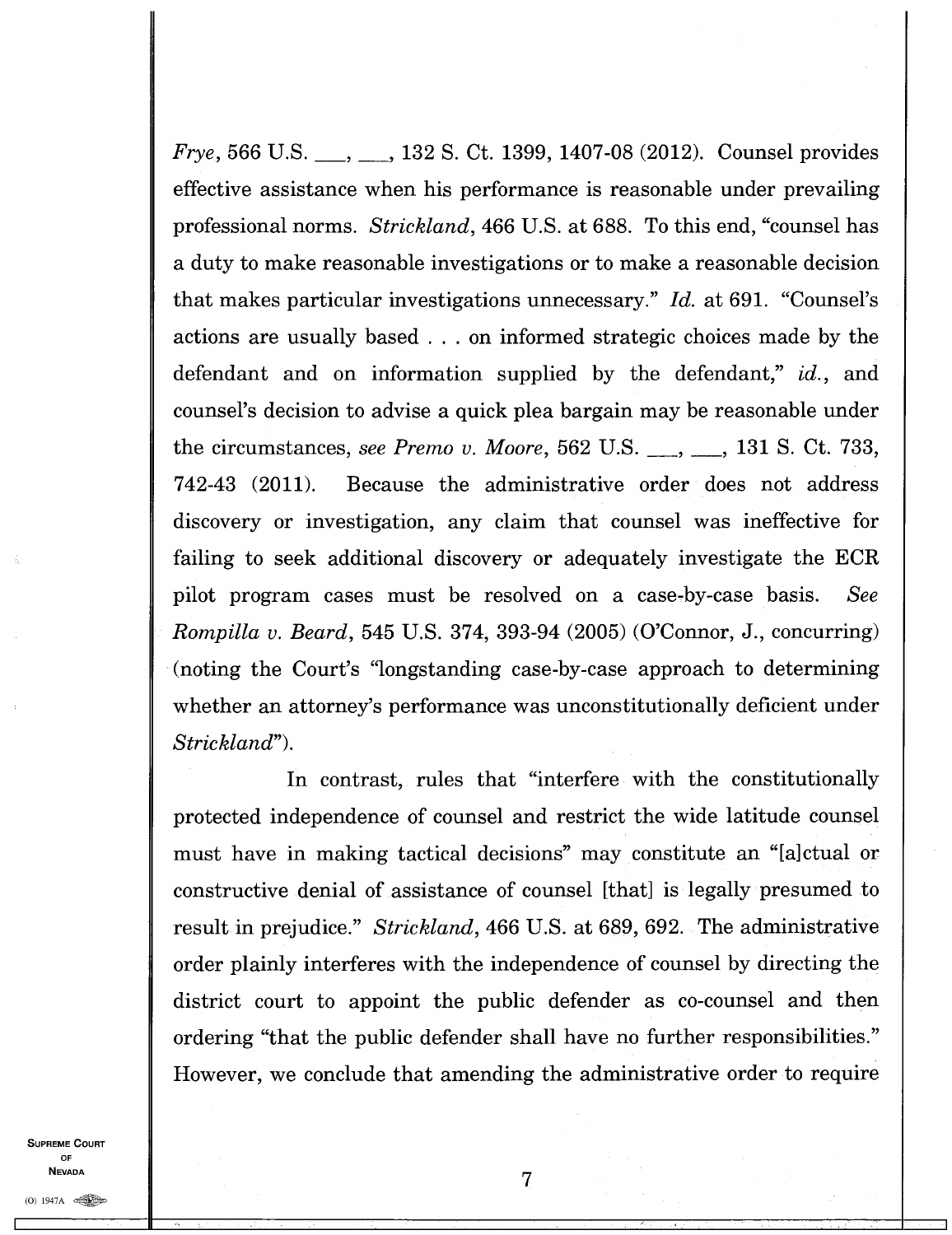the appointment of the public defender to represent indigent defendants in all cases assigned to the ECR pilot program, except as provided in NRS 7.115 and NRS 171.188(3), will eliminate this interference. *Conclusion* 

We conclude that no bright-line rule prohibits implementing an ECR pilot program. However, for the reasons stated above, the district court's administrative plan for implementing the ECR pilot program cannot stand in its current form and must be amended if it is to be implemented.<sup>2</sup> The district court would have to make the following changes to its administrative order: (1) delete the provisions interpreting NRS 7.115, NRS 171.188, and NRS 260.060; (2) delete the provisions addressing the appointment, funding, and duties of WLS counsel; (3) add a provision requiring the district court to appoint the Washoe County Public Defender to represent indigent defendants in all cases assigned to the ECR pilot program, except as provided in NRS 7.115 and NRS 171.188(3); and (4) modify the provision that states, "The ECR Pilot Program shall be administered by the Washoe County District Attorney" to include "with the cooperation of the Washoe County Public Defender." Our order granting a temporary stay tolled the period during which the ECR pilot program was to be implemented. We lift the stay. The district court may

**SUPREME COURT** OF **NEVADA** 

<sup>2</sup>We note that it is unclear how the district court has jurisdiction to appoint counsel for indigent defendants without an indictment or information. *See* Nev. Const. art. 1, § 8; NRS 173.015; *Cairns v. Sheriff,*  89 Nev. 113, 116, 508 P.2d 1015, 1017 (1973). It is our understanding that jurisdiction is being waived as part of the plea negotiations, but the issue is not before us and we express no opinion as to whether such a waiver would be proper or enforceable.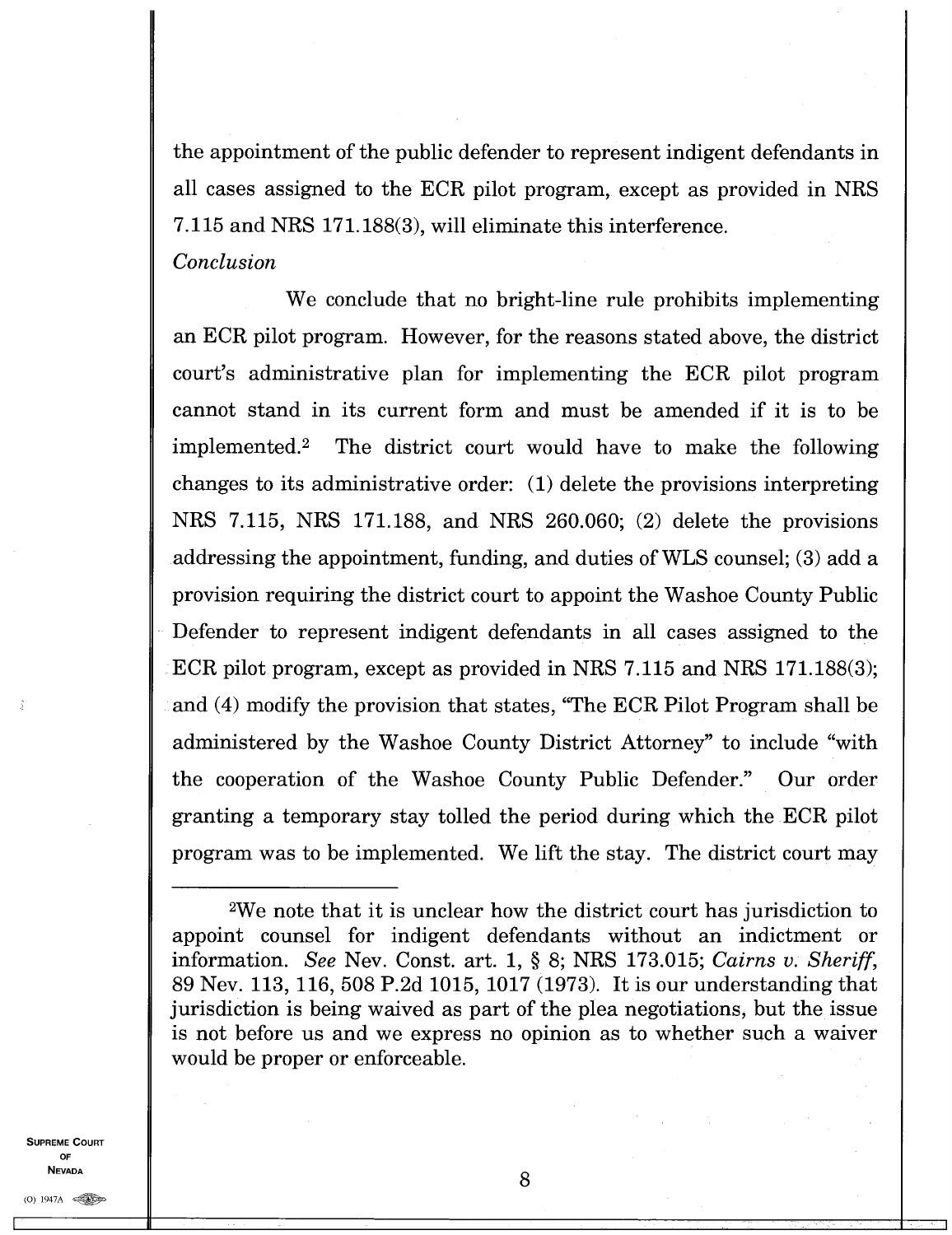implement the ECR pilot program for the remainder of that period after the administrative order has been amended. Accordingly, we

ORDER the petition GRANTED IN PART and DIRECT THE CLERK OF THIS COURT TO ISSUE A WRIT OF MANDAMUS instructing the Second Judicial District Court to vacate Administrative Order 2012-07 or amend Administrative Order 2012-07 in accordance with the directions provided in this order.

 $C.J.$ Pickering  $\mathbf{J}$ . J. Gibbons Hardesty J. J. Parraguirre **Douglas** J. J. Cherry Saitta cc: Hon. David A. Hardy, District Judge Hon. Jerome Polaha, District Judge Hon. Brent T. Adams, District Judge Hon. Scott N. Freeman, District Judge Hon. Jennifer Togliatti, District Judge Washoe County Alternate Public Defender Washoe County Public Defender Washoe Legal Services

**SUPREME COURT OF NEVADA** 

- pig